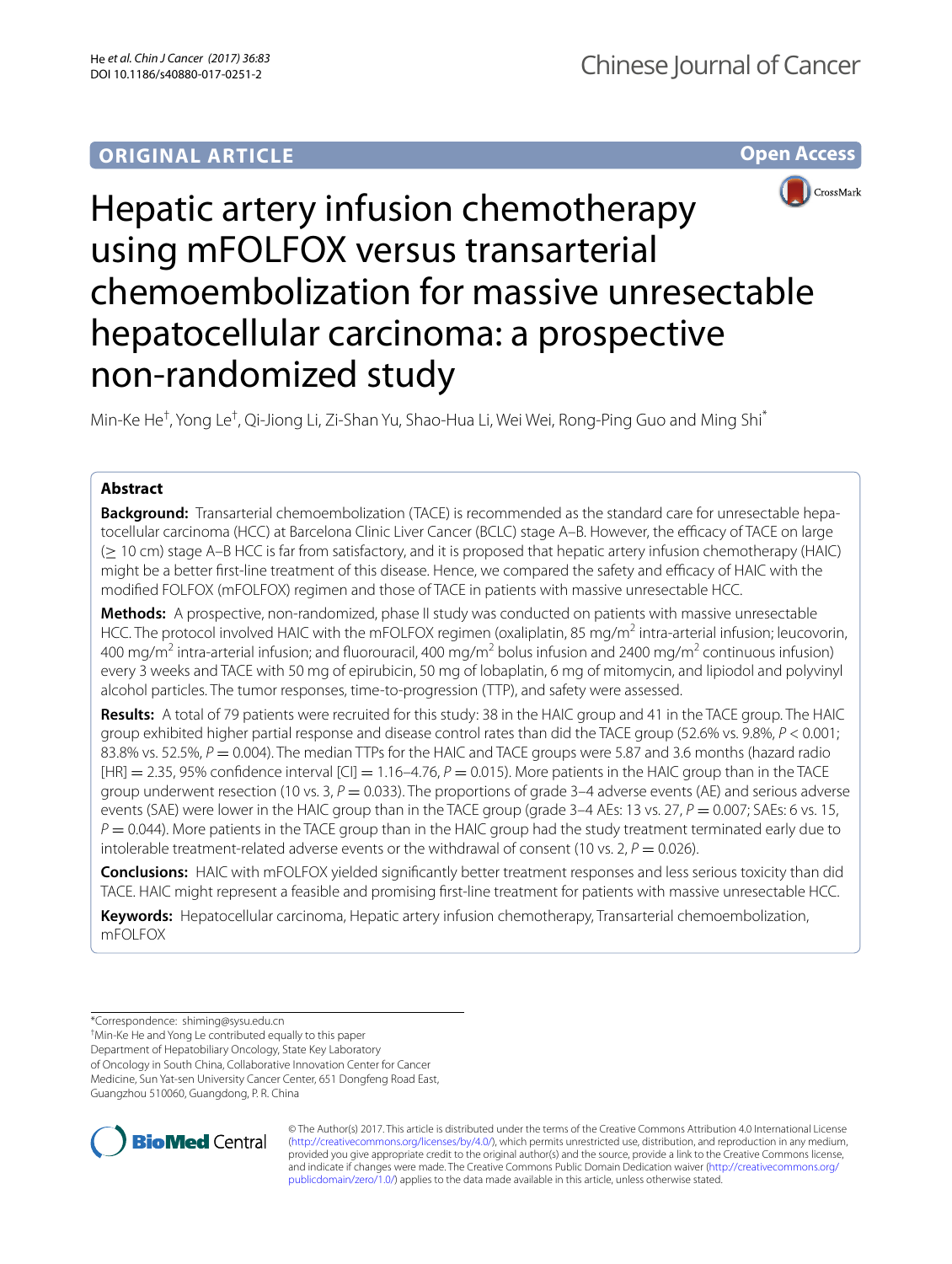# **Introduction**

Hepatocellular carcinoma (HCC) is the third common cancer worldwide and the second leading cause of cancer death in China [\[1](#page-7-0)]. Currently, most guidelines recommend transarterial chemoembolization (TACE), a technique combining intra-arterial chemotherapy and selected embolization, as the standard of care for unresectable HCC at Barcelona Clinic Liver Cancer (BCLC) stage  $A-B$   $[2-4]$  $[2-4]$  $[2-4]$ . However, the efficacy of TACE on large (≥ 10 cm) stage A–B HCC is far from satisfactory  $[5-7]$  $[5-7]$ . The disease control rate (DCR) was less than 50%, and the median overall survival was only 6.5–9.1 months [[8–](#page-7-5)[10\]](#page-7-6). One reason is that complete embolization of all tumor-feeding arteries is especially difficult for massive HCCs because these HCCs usually have multiple intrahepatic and/or extrahepatic collateral arterial supplies and arteriovenous fstulas. Moreover, after embolization for large tumors, patients are at a high risk of serious embolization-related adverse events (AEs), such as serious postembolization syndrome, liver/renal dysfunction, and ectopic embolism. TACE-related death rates of 6.5–20% have been reported [[9,](#page-7-7) [10](#page-7-6)].

Some researchers have proposed that continuous hepatic artery infusion chemotherapy (HAIC) might be a better frst-line treatment than TACE for patients with massive HCCs [[11,](#page-7-8) [12](#page-7-9)]. Recent researches suggest that chemotherapy plays an important role in TACE, and adding embolization might be more detrimental than benefcial for these patients [[13–](#page-7-10)[16](#page-7-11)]. Compared with TACE, HAIC provides more stable and sustained local delivery of chemotherapy agents [\[17](#page-7-12)]. Several cisplatin (DDP)-based HAIC regimens have been reported to provide an encouraging therapeutic efficacy on HCC [[18–](#page-7-13)[21](#page-7-14)]. Nevertheless, the DDP dose was limited by renal, neurological, and gastrointestinal toxicities [\[22](#page-7-15)]. In contrast, oxaliplatin (OXA) has been reported to be a better DNA synthesis inhibitor than cisplatin and have better synergism with 5-fuorouracil (5-FU) with a different toxicity profle [\[23](#page-7-16)[–25\]](#page-7-17). Furthermore, two recent large multicenter studies evaluating OXA-based regimens as frst-line systemic chemotherapy for advanced HCC demonstrated manageable toxicities and promising tumor responses [\[26](#page-7-18), [27\]](#page-7-19).

Hence, it is important to investigate whether OXAbased HAIC is a better frst-line treatment than TACE for patients with massive unresectable HCC. However, to date, only a few preliminary studies have evaluated the efficacy and safety of OXA-based HAIC regimens compared with conventional TACE. One phase I study showed that OXA-based HAIC was well tolerable in HCC patients [\[28](#page-7-20)]. Additionally, another retrospective single-cohort study reported by Li et al. [\[29](#page-7-21)] showed that the combination use of OXA-based HAIC and conventional TACE is a safe and promising treatment for patients with HCCs larger than 10 cm in diameter. Here, we present results from a prospective, non-randomized, controlled study that assessed the efficacy and safety of HAIC with OXA, 5-FU, and leucovorin (LV) in patients with massive unresectable HCC. The modified FOLFOX6 (mFOLFOX6) regimen was used because the safety of HAIC with the mFOLFOX6 regimen has been documented in several phase I/II trials in patients with hepatic metastases from colorectal cancer [\[30,](#page-7-22) [31](#page-7-23)]. Our primary objective was to compare the responses of massive unresectable HCC to HAIC with FOLFOX with those to TACE. The secondary objective was to assess the timeto-radiological progression (TTP) and toxicity.

# **Patients and methods Patients and study design**

This prospective, non-randomized study was approved by the institutional review board of Sun Yat-sen University Cancer Center and was performed in accordance with the Declaration of Helsinki of 1975 as revised in 1983. The study was registered at [http://ClinicalTrials.](http://ClinicalTrials.gov) [gov](http://ClinicalTrials.gov) (No. NCT03048123). Between October 1, 2015 and October 1, 2016, consecutive patients with unresectable HCC treated at our institution were enrolled. Patients had to provide signed informed consent before enrollment in the study.

HCC was diagnosed based on the criteria used by the European Association for the Study of the Liver (EASL). All patients met the following criteria: (a) the sum of diameters of all lesions longer than 10 cm with the maximum lesion longer than 7 cm; (b) age between 18 and 75 years; (c) the tumor was not amenable to surgical resection or any other curative treatment; (d) platelet count  $\geq$  75,000/ $\mu$ L, hemoglobin  $\geq$  8.5 g/dL, total bilirubin  $\leq 30$  mmol/L, and serum albumin  $\geq 32$  g/L; and (e) the absence of cirrhosis or a cirrhotic status of Child–Pugh class A only. Patients were excluded from the study if they met any of the following criteria: (a) a previous history of treatment for HCC; (b) vascular invasion or distant metastasis; (c) severe underlying cardiac or renal diseases; or (d) a second primary malignancy. Each patient was informed of the details of the TACE and HAIC procedures, especially concerning the uncertain benefts and complication risks associated with HAIC, as well as other possible treatment options, such as systemic chemotherapy. The treatment choice of either HAIC or TACE was made at the patients' request after a full discussion with our multidisciplinary treatment team, which included radiologists, surgeons, hepatologists, and oncologists.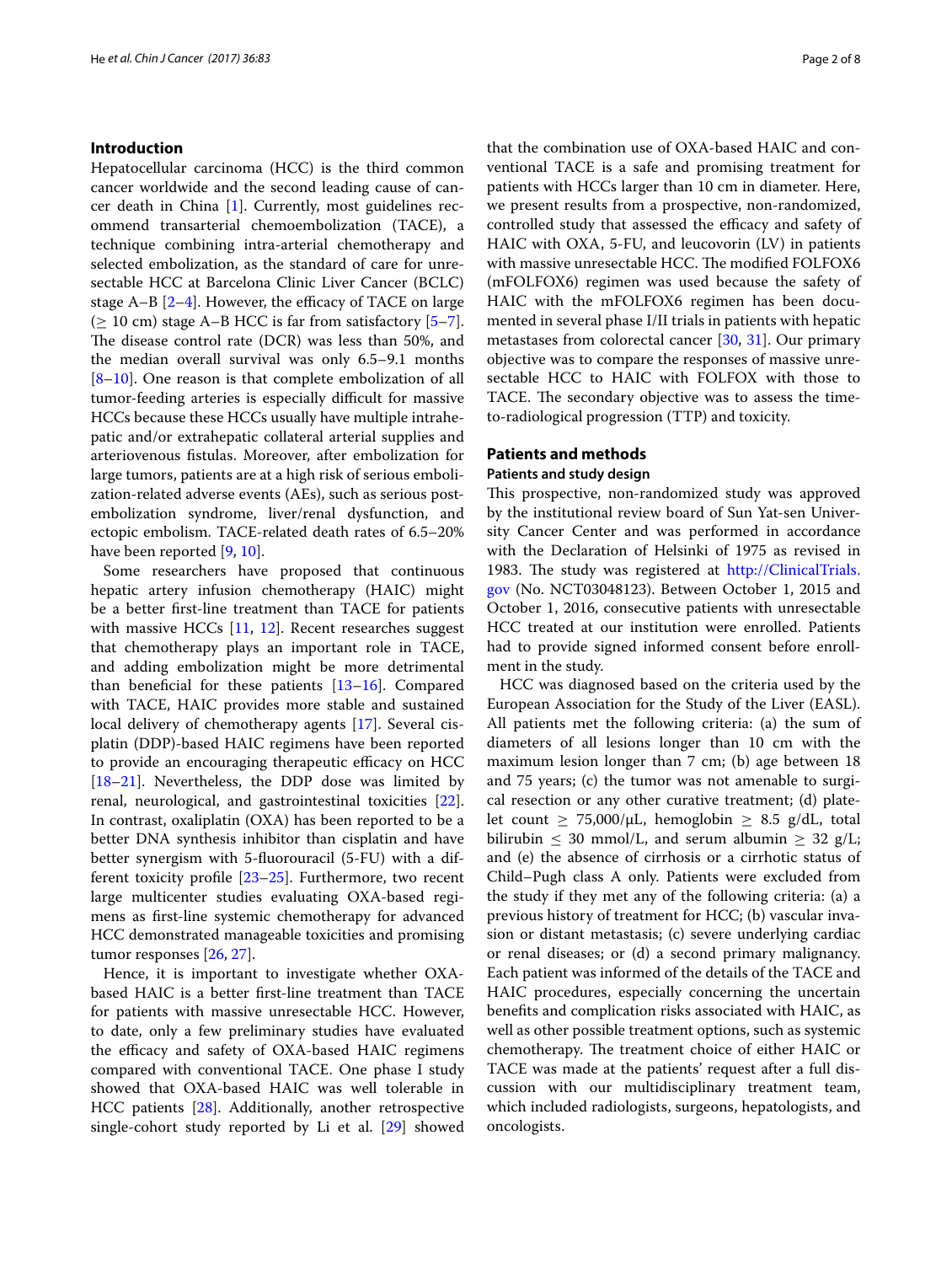# **Treatment**

TACE was performed according to our previously reported protocol [[16](#page-7-11)]. Chemolipiodolization was performed using 50 mg of epirubicin (pharmorubicin; Pfzer, Wuxi, Jiangsu, China), 50 mg of lobaplatin (Hainan Changan International Pharmaceutical Co. Ltd., Haikou, Hainan, China), and 6 mg of mitomycin C (Zhejiang Hisun Pharmaceutical Co. Ltd., Taizhou, Zhejiang, China) mixed with 10 mL of lipiodol (Lipiodol Ultra-Fluide; Guerbet Laboratories, Aulnay Sous Bois, Paris, France). If necessary, up to 20 mL of additional pure lipiodol was injected. The injection was stopped when stasis of blood flow in the target artery was observed. Subsequently, embolization was performed with the injection of polyvinyl alcohol particles that were 300–500 μm in diameter through the catheter to reach stasis in the tumor-feeding artery. Repeated TACE was performed at intervals of 6 weeks.

In the HAIC group, patients were treated using a 3-week cycle regimen. A catheter was advanced into the hepatic artery according to our previously reported protocol [[16](#page-7-11)]. A microcatheter was selectively placed into the feeding arteries of the tumor. The gastroduodenal artery was occluded by a coil when necessary. Then, the microcatheter was connected to the artery infusion pump to administer the following treatment: OXA, 85  $mg/m<sup>2</sup>$ intra-arterial infusion on day 1; LV, 400 mg/m $^2$  intra-arterial infusion on day 1; and 5-FU, 400 mg/m $^2$  bolus infusion on day 1 and 2400 mg/m<sup>2</sup> continuous infusion over 46 h. After HAIC was completed, the indwelling catheter and the sheath were removed, and manual compression was performed to achieve hemostasis.

HAIC and TACE were discontinued when disease progression (including vascular invasion or the development of extrahepatic spread) or intolerable AEs occurred or when the patient was eligible for another treatment (surgical resection) or withdrew consent. Additionally, the study treatment was suspended when the following conditions occurred: technical difficulty in repeating the treatment (stenosis or occlusion of the tumor-feeding artery or an artery only supplied by the extrahepatic collateral arteries) or unsuitable characteristics (neutrophil count <  $1200/\mu L$ , platelet count <  $60,000/\mu L$ , total bilirubin > 30 mmol/L, or albumin < 3.0 mg/dL). The study treatment was stopped if no recovery occurred after a 30-day delay.

If the study treatment was discontinued, the following treatment was defined as subsequent treatment. The subsequent treatment decisions of both groups would be made according to the same protocol by the same multidisciplinary team, based on the tumor burden, liver function, and the patient's request. Basically, hepatic resections were performed on patients whose tumor shrank to be resectable. For patients with tumor progression without contraindications to TACE, repeating TACE was recommended. For patients whose residual tumors could not be embolized due to technical problems, radiofrequency ablations were used to destroy residual tumors when it was feasible. Conservative treatments were given to patients with terminal HCC, Child–Pugh C liver function, or Eastern Cooperative Oncology Group (ECOG) score  $> 2$  [[32](#page-7-24)].

#### **Efficacy and safety**

According to the Response Evaluation Criteria in Solid Tumors (RECIST) [\[33\]](#page-7-25), tumor responses were evaluated by radiologists who were blinded to the treatment. All objective responses were confrmed at least 4 weeks after the frst observation. DCR is defned as the rate of complete response (CR) plus partial response (PR) plus stable disease (SD). Objective response rate (ORR) is defned as the rate of CR plus PR. TTP was calculated from the time of the frst transcatheter therapy to the time of disease progression.

AEs and serious adverse events (SAEs) were monitored and recorded by professional nurses who were blinded to the treatment. Until study treatment was discontinued, AEs were assessed during and after each treatment procedure and at all follow-up visits and were graded according to the National Cancer Institute Common Terminology Criteria for Adverse Events (NCI-CTCAE) version 3.0 [[34](#page-7-26)]. SAEs included treatment-related hospitalization or prolonged hospitalization, dysfunction or disability, life-threatening consequences, and death. Treatment-related death was defned as death caused by a complication within 30 days after the procedure.

#### **Follow‑up**

The follow-up ended on January 24, 2017. Contrastenhanced computed tomography (CT) was performed every 6 weeks. Blood tests, including liver function test and the serum alpha-fetoprotein (AFP) level test, were performed during each treatment period. For patients with tumors that shrank to a resectable size, the choice of the next treatment was determined according to the patient's request and the results of discussions by our multidisciplinary team.

#### **Sample size**

The sample size was computed using the DCR as the main end point. A 5% signifcance level for the two-sided Fisher's exact test for equality should have 80% power to detect diferences between an 80% DCR with HAIC and a 50% DCR with TACE. The minimal sample size needed to detect a signifcant diference was calculated to be 38 patients per group.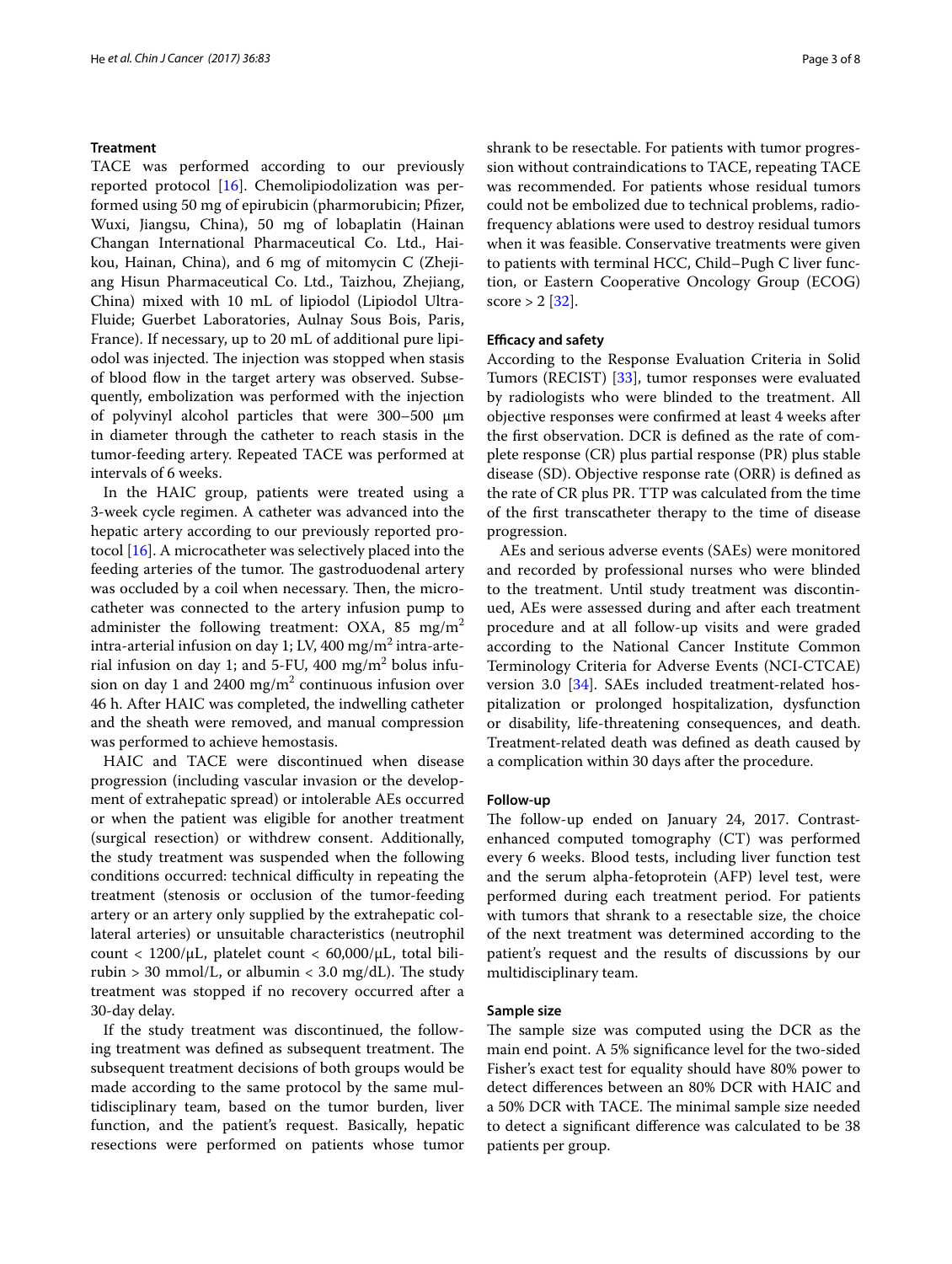# **Statistical analyses**

For comparisons of baseline variables, Student's t test was used for continuous variables, and the Chi square test was used for categorical variables. TTP was estimated using the Kaplan–Meier method and compared using the log-rank test. The patients without tumor progression were censored. A *P* value < 0.05 was considered signifcant. All statistical processing was performed using the Statistical Package for Social Sciences version 13.0 (SPSS Inc., Chicago, IL, USA).

# **Results**

#### **Patient characteristics**

Between October 1, 2015 and October 1, 2016, 114 consecutive patients with HCC were treated using either HAIC or TACE. Seventy-nine patients met the criteria for inclusion in this analysis: 38 underwent HAIC, and 41 underwent TACE (Fig. [1\)](#page-3-0). The baseline characteristics of all patients are described in Table [1.](#page-4-0) The only difference between groups was that the HAIC group had more patients with a prolonged prothrombin time  $(P = 0.003)$ .

<span id="page-3-0"></span>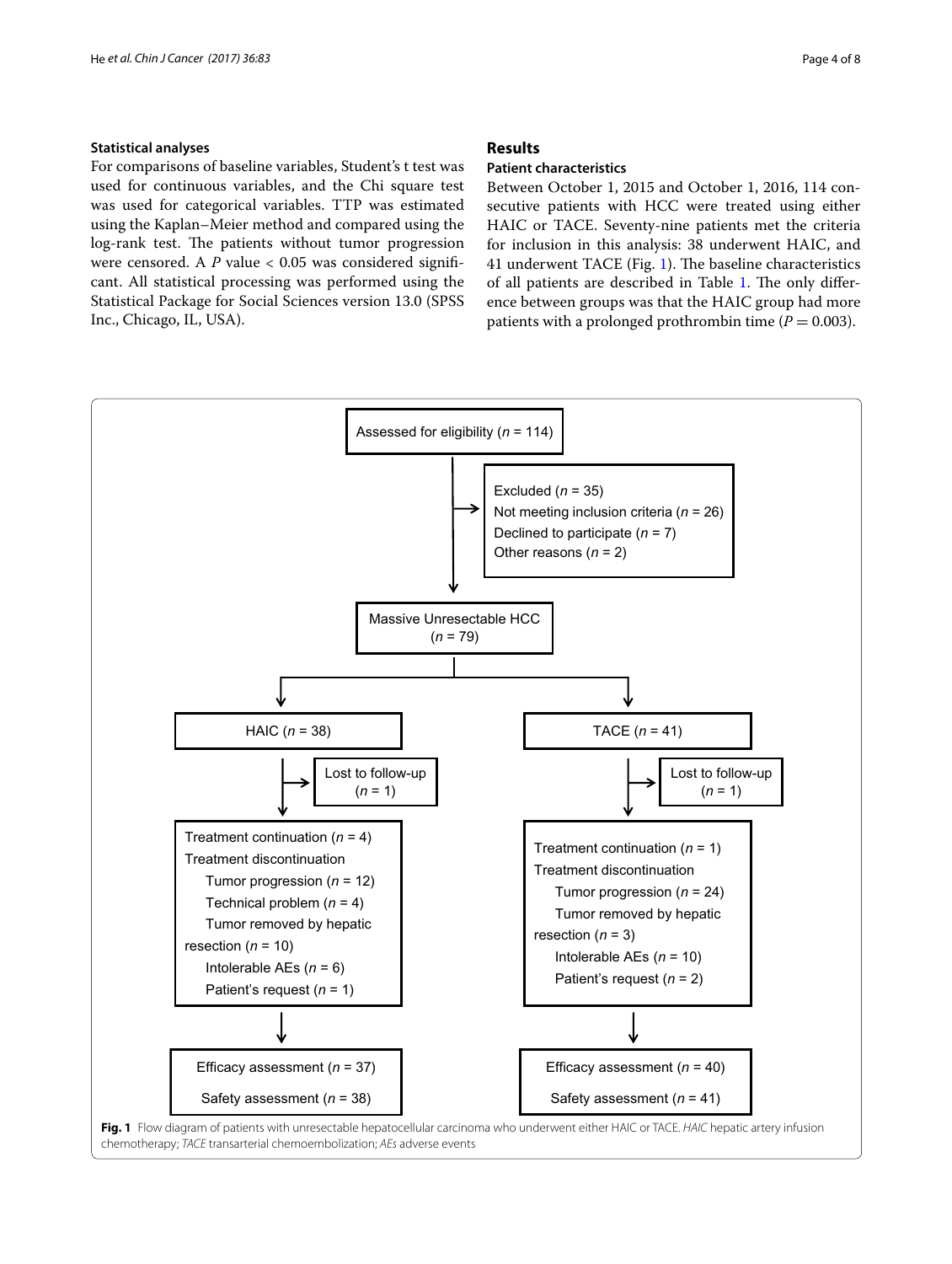<span id="page-4-0"></span>**Table 1 Baseline characteristics of patients with unresectable hepatocellular carcinoma who underwent either HAIC or TACE**

| Variable                     |           | HAIC [cases (%)] TACE [cases (%)] | Ρ     |
|------------------------------|-----------|-----------------------------------|-------|
| Total                        | 38        | 41                                |       |
| Age (years)                  |           |                                   | 0.638 |
| $\leq 60$                    | 27 (71.1) | 27 (65.9)                         |       |
| >60                          | 11 (28.9) | 14 (34.1)                         |       |
| Gender                       |           |                                   | 0.215 |
| Male                         | 30 (78.9) | 37 (90.2)                         |       |
| Female                       | 8(21.1)   | 4(9.8)                            |       |
| Tumor size (cm)              |           |                                   | 1.000 |
| < 10                         | 12 (31.6) | 12 (29.3)                         |       |
| $\geq 10$                    | 26 (68.4) | 29 (70.7)                         |       |
| Tumor number                 |           |                                   | 0.654 |
| $\leq 3$                     | 18 (47.4) | 17(41.5)                          |       |
| $>$ 3                        | 20 (52.6) | 24 (58.5)                         |       |
| <b>BCLC</b> stage            |           |                                   | 0.338 |
| Α                            | 15 (39.5) | 11 (26.8)                         |       |
| B                            | 23 (60.5) | 30 (73.2)                         |       |
| Liver cirrhosis              |           |                                   | 0.368 |
| No                           | 20 (52.6) | 26 (63.4)                         |       |
| Yes                          | 18 (47.4) | 15 (36.6)                         |       |
| Neutrophil: lymphocyte ratio |           |                                   | 0.361 |
| $\leq 3$                     | 22 (57.9) | 28 (68.3)                         |       |
| > 3                          | 16(42.1)  | 13 (31.7)                         |       |
| Hemoglobin (g/L)             |           |                                   | 1.000 |
| < 100                        | 1(2.6)    | 1(2.4)                            |       |
| $\geq 100$                   | 37 (97.4) | 40 (97.6)                         |       |
| Platelet count               |           |                                   | 1.000 |
| $< 100 \times 10^{9}$ /L     | 1(2.6)    | 2(4.9)                            |       |
| $\geq 100 \times 10^{9}$ /L  | 37 (97.4) | 39 (95.1)                         |       |
| Hepatitis B surface antigen  |           |                                   | 0.434 |
| Negative                     | 2(5.3)    | 5(12.2)                           |       |
| Positive                     | 36 (94.7) | 36 (87.8)                         |       |
| HBV DNA (IU/mL)              |           |                                   | 0.593 |
| $\leq 1000$                  | 10(26.3)  | 8(19.5)                           |       |
| >1000                        | 28 (73.7) | 33 (80.5)                         |       |
| PT(s)                        |           |                                   | 0.003 |
| $\leq$ 13.5                  | 28 (73.7) | 40 (97.6)                         |       |
| >13.5                        | 10(26.3)  | 1(2.4)                            |       |
| ALT (U/L)                    |           |                                   | 1.000 |
| $\leq 40$                    | 17 (44.7) | 18 (43.9)                         |       |
| >40                          | 21 (55.3) | 23 (56.1)                         |       |
| $ALB$ (g/L)                  |           |                                   | 0.655 |
| $\leq 40$                    | 20 (52.6) | 19 (46.3)                         |       |
| >40                          | 18 (47.4) | 22 (53.7)                         |       |
| TBIL (µmol/L)                |           |                                   | 0.284 |
| $\leq 20.5$                  | 27(71.1)  | 34 (82.9)                         |       |
| > 20.5                       | 11(28.9)  | 7(17.1)                           |       |
| AFP (ng/mL)                  |           |                                   | 0.813 |
| $\leq 400$                   | 12 (31.6) | 15 (36.6)                         |       |

#### **Table 1 continued**

| Variable |          | HAIC [cases $(\%)$ ] TACE [cases $(\%)$ ] P |  |
|----------|----------|---------------------------------------------|--|
| >400     | 26(68.4) | 26(63.4)                                    |  |

*HAIC* hepatic artery infusion chemotherapy; *TACE* transarterial chemoembolization; *BCLC* Barcelona Clinic Liver Cancer; *HBV* hepatitis B virus; *PT* prothrombin time; *ALT* alanine transaminase; *ALB* albumin; *TBIL* total bilirubin; *AFP* alpha-fetoprotein

*P* values were calculated using a two-sided Chi square test

#### **Treatment**

The 79 patients underwent a total of 215 study treatment sessions. Patients in the HAIC group received more sessions than did patients in the TACE group (146 vs. 69,  $P = 0.003$ ). Patients in the HAIC group received an average of  $3.8 \pm 1.5$  HAIC sessions (range 1–6 sessions; median: 4 sessions), whereas patients in the TACE group received an average of  $1.7 \pm 0.8$  TACE sessions (range  $1-3$  sessions; median: 1 session) ( $P < 0.001$ ). More patients in the HAIC group than in the TACE group underwent surgical resection (10 vs. 3,  $P = 0.033$ ). There was no signifcant diference in the number of patients receiving other subsequent treatments between the HAIC and TACE groups (Table [2](#page-4-1)).

#### **Safety**

AEs are summarized in Table [3](#page-5-0). There was no significant diference in the overall number of patients who had AEs between the HAIC and TACE groups (35 vs. 41,  $P = 0.107$ ). However, the number of patients reporting AEs of grade  $\geq 3$  or SAEs was significantly smaller in the HAIC group than in the TACE group (AEs of grade ≥ 3: 13 vs. 27, *P* = 0.007; SAEs: 6 vs. 15, *P* = 0.044). Two patients in the TACE group died of an SAE, whereas no treatment-related death occurred in the HAIC group  $(P = 0.494)$ . The occurrence rates of fever, hyperbilirubinemia, and alanine transaminase (ALT) elevation were higher in the TACE group, whereas those of sensory neuropathy, diarrhea, and hypoproteinemia were higher in the HAIC group (all  $P < 0.05$ ). Furthermore, particular abdominal pain was observed in 10 patients of HAIC group when injecting OXA, and the pain disappeared when the injection was stopped.

### <span id="page-4-1"></span>**Table 2 Number of patients who received subsequent treatments in the HAIC or TACE group**

| Subsequent treatment | <b>HAIC group</b> | <b>TACE group</b> |       |  |
|----------------------|-------------------|-------------------|-------|--|
| Resection            | 10                |                   | 0.033 |  |
| Ablation             |                   |                   | 1.000 |  |
| <b>HAIC</b>          | ζ                 |                   | 0.347 |  |
| <b>TACE</b>          |                   | ર                 | 0.705 |  |

*HAIC* hepatic artery infusion chemotherapy; *TACE* transarterial chemoembolization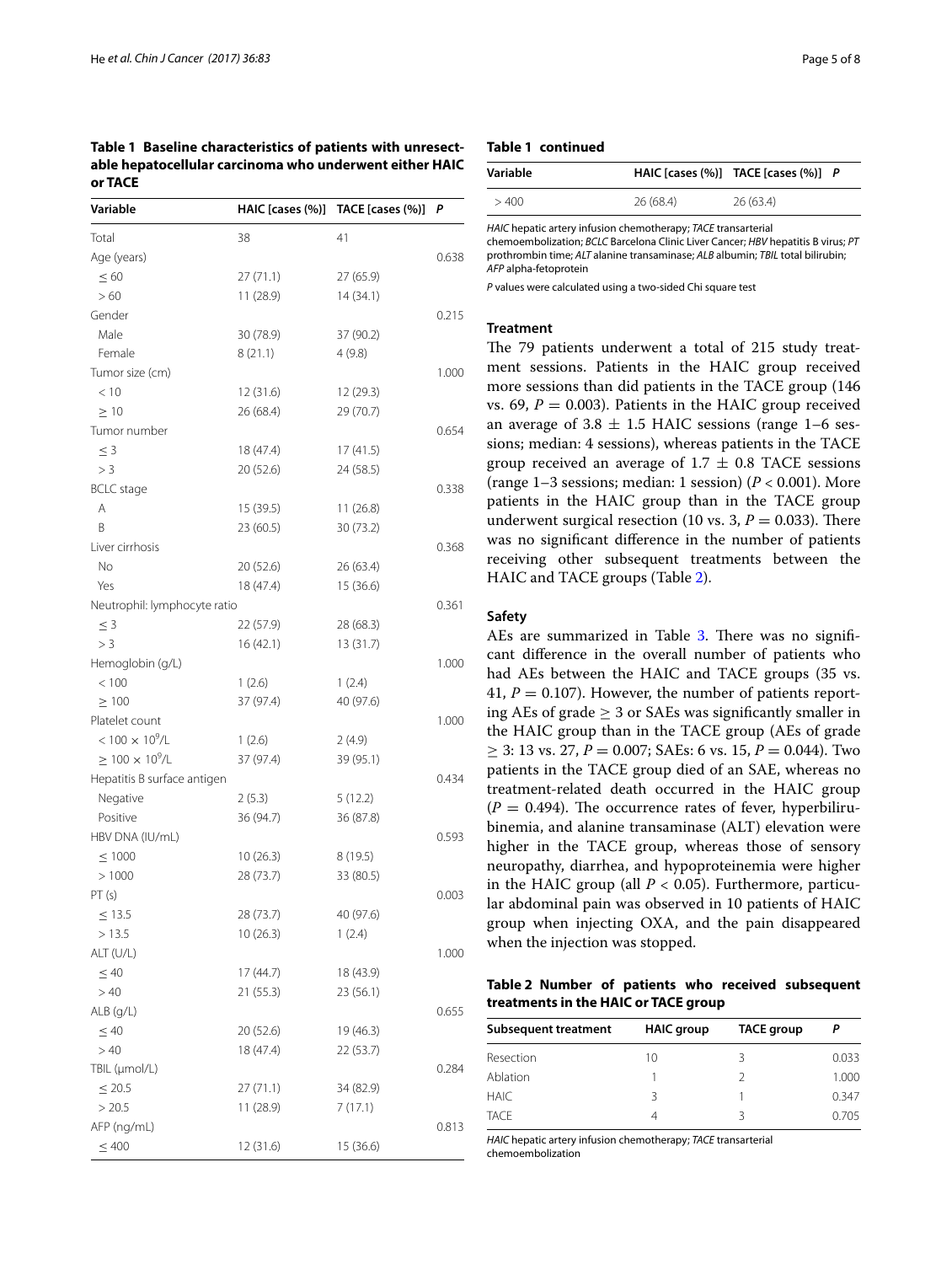| Adverse event             | Any grade (cases) |                   |         | Grade 3-4 (cases) |                   |         |
|---------------------------|-------------------|-------------------|---------|-------------------|-------------------|---------|
|                           | <b>HAIC group</b> | <b>TACE group</b> | P       | <b>HAIC group</b> | <b>TACE group</b> | P       |
| Total                     | 35                | 41                | 0.110   | 13                | 27                | 0.007   |
| Postembolization syndrome |                   |                   |         |                   |                   |         |
| Fever                     | 7                 | 30                | < 0.001 | 0                 | 8                 | 0.006   |
| Pain                      | 30                | 27                | 0.219   | 1                 |                   | 1.000   |
| Vomiting                  | 21                | 18                | 0.371   | $\overline{4}$    |                   | 0.190   |
| Liver dysfunction         |                   |                   |         |                   |                   |         |
| Elevated ALT level        | 27                | 38                | 0.017   | 1                 | 16                | < 0.001 |
| Hypoalbuminemia           | 34                | 27                | 0.016   | 0                 | 0                 | 1.000   |
| Hyperbilirubinemia        | 13                | 35                | < 0.001 | $\Omega$          | 3                 | 0.241   |
| Systemic toxicity         |                   |                   |         |                   |                   |         |
| Leukopenia                | 13                | 8                 | 0.203   | 3                 | 1                 | 0.347   |
| Neutropenia               | 6                 | 6                 | 1.000   | $\Omega$          | 1                 | 1.000   |
| Anemia                    | 27                | 25                | 0.477   |                   | 2                 | 1.000   |
| Thrombocytopenia          | 13                | 17                | 0.643   | $\mathcal{P}$     | $\overline{4}$    | 0.676   |
| Anorexia                  | 30                | 29                | 0.447   | 0                 | 0                 | 1.000   |
| Diarrhea                  | 12                |                   | 0.001   |                   | 0                 | 0.481   |
| Sensory neuropathy        | 9                 |                   | 0.006   |                   | 0                 | 0.481   |
| Ascites/pleural effusion  | $\overline{2}$    | 3                 | 1.000   |                   | $\overline{2}$    | 1.000   |
| Cholangitis               | $\mathbf{0}$      | 3                 | 0.241   | 0                 | $\overline{2}$    | 0.494   |
| Hepatapostema             | $\mathbf{0}$      |                   | 1.000   | $\Omega$          | 1                 | 1.000   |
| Hepatic failure           | $\mathbf{0}$      |                   | 1.000   | $\Omega$          | 1                 | 1.000   |
| Renal failure             | $\overline{2}$    | 5                 | 0.434   | $\Omega$          | 2                 | 0.494   |
| Gastrointestinal bleeding | 1                 | $\overline{2}$    | 1.000   | 1                 | 2                 | 1.000   |

<span id="page-5-0"></span>**Table 3 Study treatment-related AEs for patients with unresectable hepatocellular carcinoma who underwent either HAIC or TACE**

*AE* adverse event; *HAIC* hepatic artery infusion chemotherapy; *TACE* transarterial chemoembolization; *ALT* alanine transaminase

*P* values were calculated using a two-sided Chi square test

The tolerability of HAIC and TACE was analyzed. In the TACE group, 10 (24.4%) patients had treatment terminated early (6 weeks after beginning therapy) due to intolerable chemoembolization-related AEs or withdrawal of consent by the patient. However, in the HAIC group, only 2 (5.3%) patients had treatment terminated early. This difference was significant ( $P = 0.026$ ).

# **Efficacy**

The tumor responses among patients are shown in Table [4](#page-5-1). No complete responses were achieved in either group. The DCR and ORR was significantly higher in the HAIC group than in the TACE group (DCR: 83.8% vs. 52.5%, *P* = 0.004; ORR: 54.1% vs. 9.8%, *P* < 0.001).

In the univariate analysis, the median TTP was 5.9 months (95% confidence interval  $\text{[CI]} = 3.9 - 7.8$  months) in the HAIC group and 3.6 months (95%  $CI = 1.8-5.4$  months) in the TACE group. The TTP was significantly longer in the HAIC group than in the TACE group  $(P = 0.015)$ , and the hazard radio was 2.35 (95% CI =  $1.16-4.76$ ). Progressionfree survival was shown in Fig. [2.](#page-6-0)

<span id="page-5-1"></span>**Table 4 Best tumor responses for patients with unresectable hepatocellular carcinoma who underwent either HAIC or TACE**

| Response            | <b>HAIC group</b><br>[cases (%)] | <b>TACE group</b><br>[cases (%)] | P       |
|---------------------|----------------------------------|----------------------------------|---------|
| Objective response  | 20 (54.1)                        | 4(9.8)                           | < 0.001 |
| Disease control     | 31 (83.8)                        | 21(52.5)                         | 0.004   |
| Complete response   | Ω                                | 0                                | 1.000   |
| Partial response    | 20 (52.6)                        | 4(9.8)                           | < 0.001 |
| Stable disease      | 11 (28.9)                        | 17(41.5)                         | 0.347   |
| Progressive disease | 6(15.8)                          | 19 (46.3)                        | 0.004   |
| Not evaluable       | 1(2.6)                           | 1(2.4)                           |         |

*HAIC* hepatic artery infusion chemotherapy; *TACE* transarterial

chemoembolization

*P* values were calculated using a two-sided Chi square test

#### **Discussion**

In this prospective, non-randomized, phase II study, we compared the safety and efficacy of HAIC with mFOL-FOX6 versus TACE in patients with massive unresectable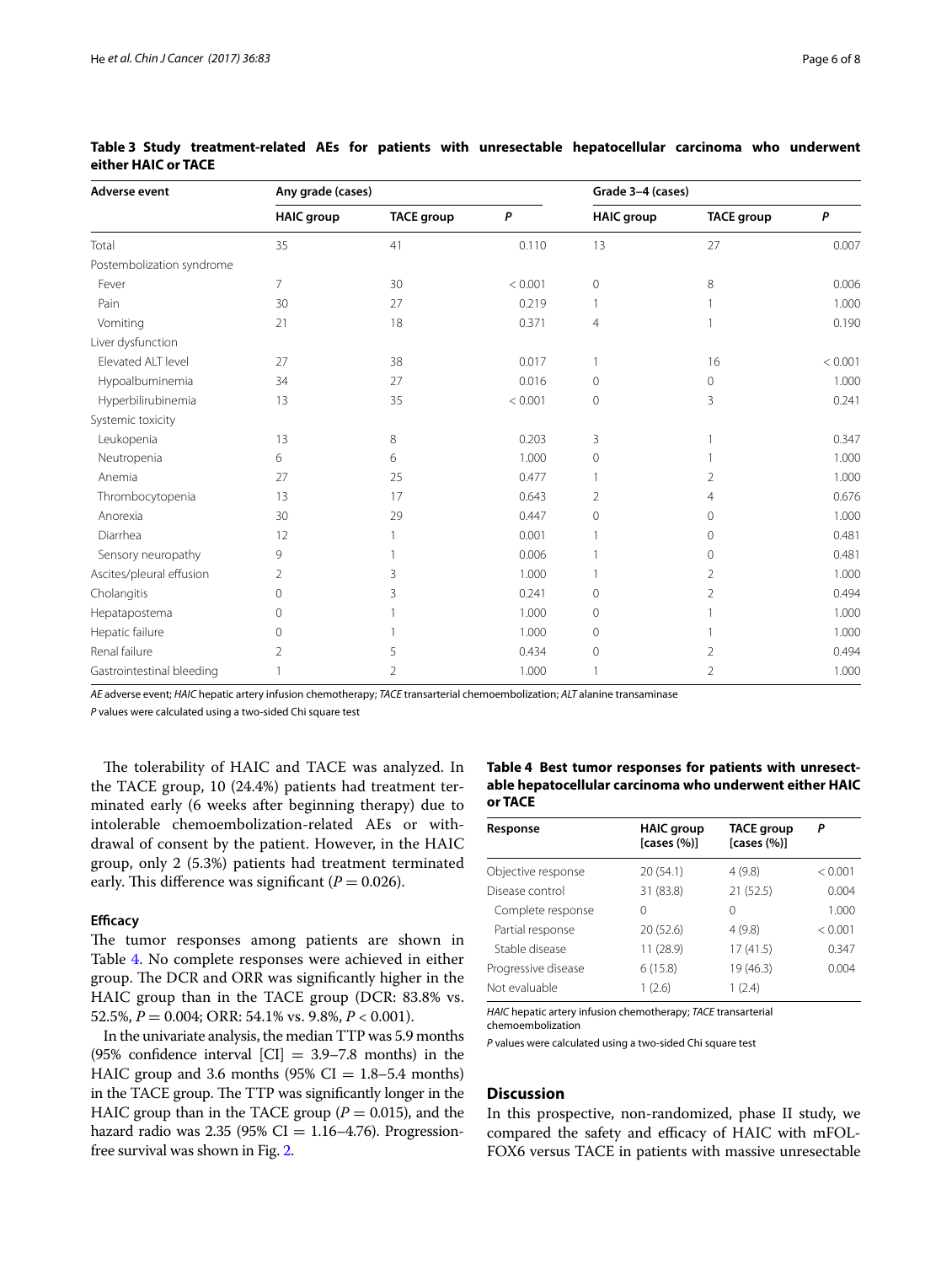

<span id="page-6-0"></span>HCC. This study demonstrated encouraging results for both safety and efficacy of HAIC with mFOLFOX6. HAIC-related AEs in our study were consistent with previous report investigating systemic chemotherapy with mFOLFOX6 [\[26\]](#page-7-18) with the exception of one particular AE (abdominal pain) associated with OXA injection. The occurrence rate of cytotoxic agent-specifc AEs was signifcantly higher in the HAIC group than in the TACE group, including sensory neuropathy (OXA-specifc) and diarrhea (5-FU-specifc). In contrast, the occurrence rate of embolization-specifc AEs, such as fever and hyperbilirubinemia, was signifcantly higher in the TACE group than in the HAIC group. There were no significant differences in the overall rate of AEs between the two groups. However, the numbers of patients reporting AEs of grade  $\geq 3$  and SAEs were both signifcantly smaller in the HAIC group than in the TACE group. The tolerability of HAIC was also better than that of TACE. Compared with the HAIC group, more patients in the TACE group had their study treatment terminated early due to intolerable treatment-related AEs or the withdrawal of consent by the patient (10 vs. 2). These fndings suggested a signifcant superiority in the safety of HAIC with mFOLFOX over TACE.

Some previous studies recommended using the modifed RECIST (mRECIST) criteria to assess tumor response in clinical trials of locoregional treatment of HCC, because devascularization rather than tumor shrinkage may be a hallmark of response in HCC [\[35\]](#page-7-27). Nevertheless, in contrast to HAIC, the CT response assessment following TACE may be confounded by the presence of lipiodol. Therefore, RECIST is a better guideline than mRECIST for comparing tumor responses to HAIC and TACE, and we used RECIST to evaluate tumor responses in the present study. Patients in the HAIC group achieved a signifcantly higher partial response rate than did patients in the TACE group  $(52.6\% \text{ vs. } 9.8\%)$ . There was also a significant difference between the two groups in the median TTP (5.9 vs. 3.6 months). The number of patients who underwent resection was signifcantly larger in the HAIC group than in the TACE group (10 vs. 3). These findings suggested a signifcant superiority of HAIC with mFOLFOX over TACE in terms of efficacy on massive HCCs. Because more than half of the recruited patients remained alive when this study was terminated, an overall survival analysis could not be conducted. The above results strongly support the launch of a large prospective, randomized, controlled study as soon as possible.

The first limitation of the present study was its non-randomized nature because the treatment choices depended on the patients' requests. However, no signifcant diferences were found in the baseline characteristics between the two groups. Moreover, the patients in both groups were treated strictly according to the study protocol. The diference in the numbers of study treatment sessions can also be explained by the diferent treatment intervals and the superiority of HAIC with mFOLFOX over TACE in terms of both efficacy and safety. The second limitation was that subsequent treatments may be a confounding factor. However, subsequent treatments of both groups were performed according to the same multidisciplinary treatment protocol by the same team. Furthermore, we used tumor response to evaluate efficacy of study treatment, and we recorded study treatment-related AEs. Tumor responses and study treatment-related AEs were not likely be infuenced by subsequent treatment.

In conclusion, the present study demonstrated that patients in the HAIC group had signifcantly better tumor responses and less SAEs than patients in the TACE group. More patients in the HAIC group than in the TACE group received potential curative treatments after tumor down-staging. Thus, HAIC might be a better choice for patients with massive unresectable HCC.

#### **Authors' contributions**

MS designed the study. MKH, YL, and MS drafted the manuscript and participated in patient selection and implementation of the study. WW, SHL, and RPG assisted in patient selection and helped collect the data. MKH, LQJ, and ZSY performed the statistical analysis. All authors read and approved the fnal manuscript.

#### **Acknowledgements**

This work was supported by the National Natural Science Foundation of China (No. 81625017 and No. 81572385) and the Fundamental Research Funds for the Central Universities of China (No. 16ykjc36).

#### **Competing interests**

The authors declare that they have no competing interests.

#### **Availability of data and materials**

The key raw data have been deposited into the Research Data Deposit ([http://](http://www.researchdata.org.cn) [www.researchdata.org.cn\)](http://www.researchdata.org.cn), with the Approval Number of RDDA2017000166.